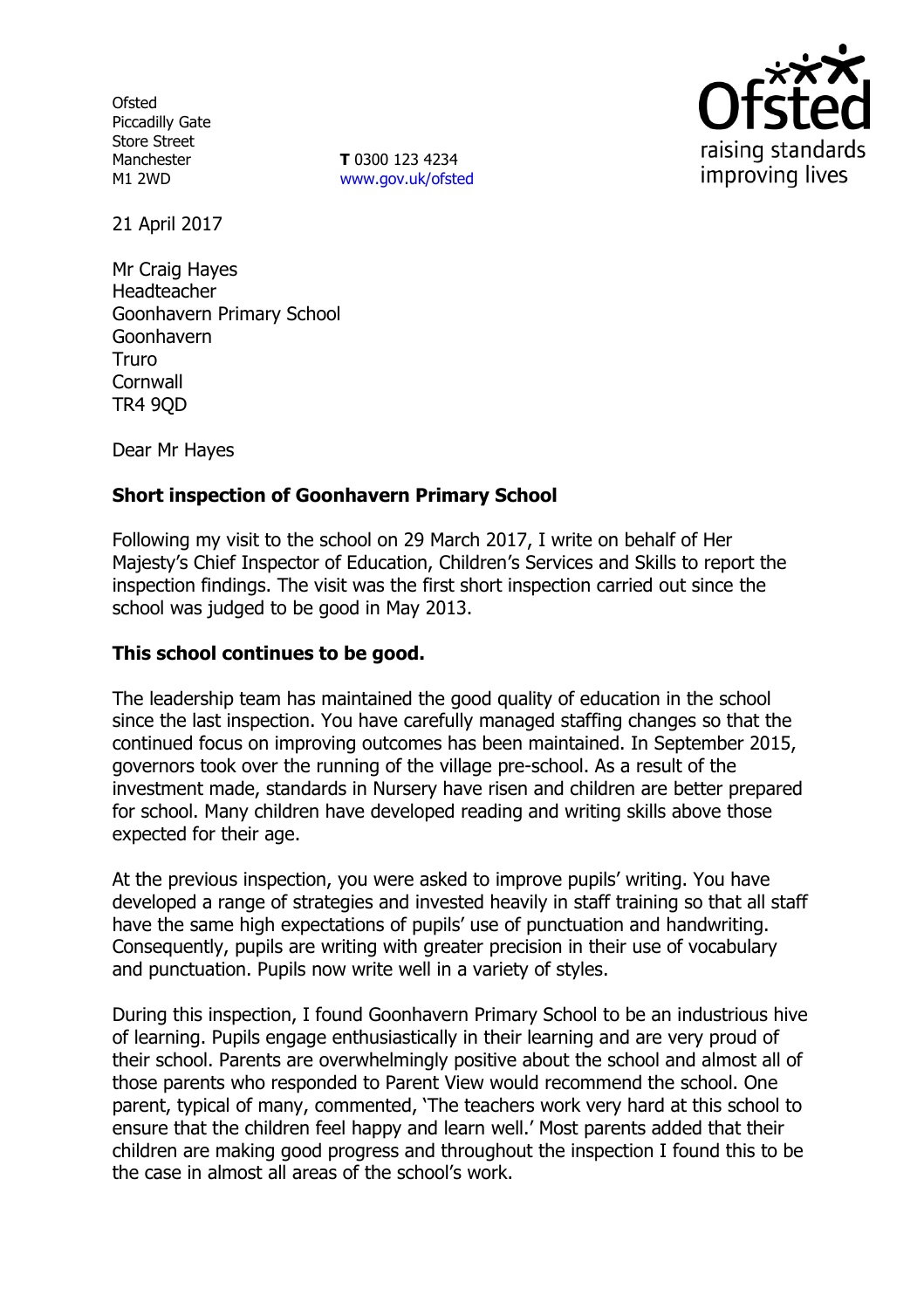

## **Safeguarding is effective.**

The procedures for keeping pupils safe are strong. Good relationships with a wide range of external agencies, for pupils and parents, are supporting pupils when they face particular challenges in their lives. When you refer pupils for specialist support, you ensure that responses are timely and address pupils' specific needs. Your team is assiduous in its work to ensure that pupils and families are well supported. The team is swift to insist on the very best service for your families.

Adequate checks are in place for staff and volunteers who work at the school. Your regular briefings to all staff are informative and timely. Consequently, staff are well aware of the risks children can face and know the signs to look out for, including from extremism.

Pupils are well prepared to face a wide range of situations they may encounter in the future, including when using the internet. Pupils who responded to Ofsted's online questionnaire commented that there is an adult at school they can talk to if something worries them. They all feel safe at school.

#### **Inspection findings**

- The first area I looked at during this short inspection was the quality of boys' writing in the early years. Over the last three years, the proportion of boys reaching a good level of development, the expected standard at the end of Reception, has been markedly lower than for girls. This is because boys have achieved consistently less well in writing. You had identified this as a 'high priority watch' in the school's development plan. Teaching staff have taken swift action to ensure that children have more opportunities to write and to raise standards. This builds on the good start they make in Nursery. In Nursery, the boys are keen to write. Staff plan a wide range of activities to stimulate children's interests. Consequently, most children are able to form their letters carefully and many can write simple words. In most of the activities that are planned, children practise their writing.
- In Reception, teaching staff have used a number of strategies to encourage the boys to develop their writing. Many of the boys have progressed from mark making at the start of the academic year to writing their name clearly. For some boys, they are able to write simple sentences. Leaders' coordinated response has ensured considerable improvement in writing across early years. As a result, the standard of boys' writing has improved and a greater proportion are on track to achieve the early learning goal in writing, with many exceeding the expected standard.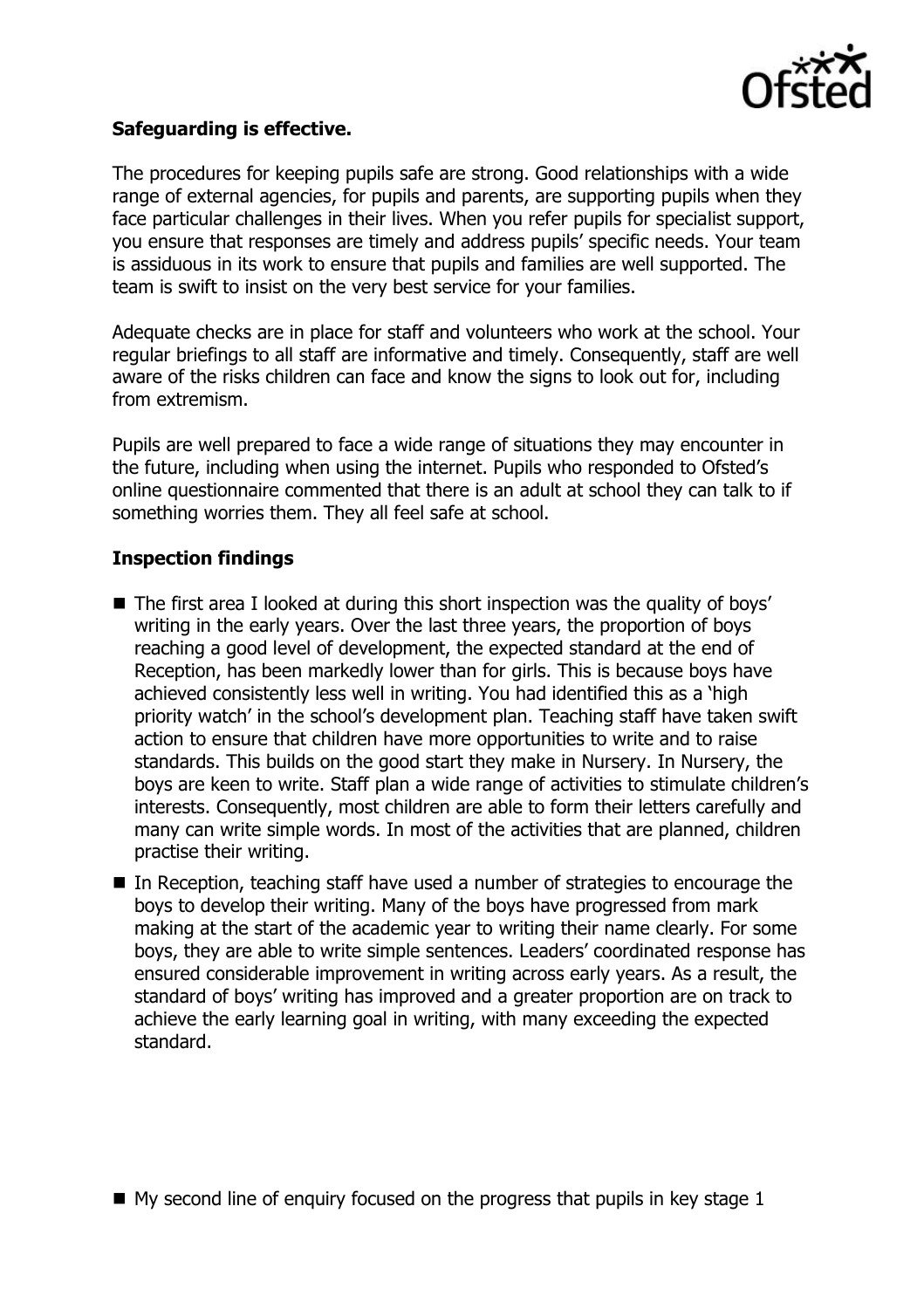

make in mathematics and in their writing. Mathematics has been high on your agenda for some time and your current focus on developing pupils' fluency, reasoning skills and ability to solve problems is well founded. Historically, the most able pupils have not always reached the highest standard. As a result of the work senior leaders have championed, standards are rising, especially in Year 1 where a high proportion of pupils are achieving beyond the expectations for their age.

- In writing, the proportion of key stage 1 pupils making the expected rate of progress is high. This is because staff are clear about their expectations and provide pupils with sufficient support. Almost all pupils in key stage 1 are making the expected level of progress and many are working at standards above and beyond those expected for their age. Those children who did not achieve the early learning goal in writing at the end of Reception Year are catching up quickly to meet the expected standards for their age. While the pupils who reached a good level of development are on track to reach the expected standard for their age, the proportion who are now on track to reach a higher standard at the end of Year 2 is low.
- $\blacksquare$  The next area I reviewed was the quality of teaching of mathematics for the most able pupils and girls. In 2016, attainment overall was in line with the national average but few pupils achieved the high score at the end of Year 6. Furthermore, the girls did not make the same rate of progress as the boys. Senior leaders have focused on improving the quality of teaching in mathematics to meet the new national expectations. Your work in this regard is highly effective. I found these strategies to be well embedded. In almost all year groups, the most able pupils are working at the higher standard and in Year 6 a much greater proportion of pupils are on track to achieve the high score. Across key stage 2, there is now no discernible difference between boys and girls.
- $\blacksquare$  I was also interested in the impact of the support provided to pupils who have special educational needs and/or disabilities. Your senior leader, who is also the special educational needs coordinator (SENCo), has a very deep understanding of each pupil's needs. She takes a very systematic approach to assessing their specific needs. After the barriers to each pupil's learning have been identified, carefully crafted plans are in place which teachers implement wholeheartedly. Overall, pupils who have special educational needs and/or disabilities are making strong progress. For some pupils, progress is rapid. Parents of children who have additional needs were overwhelmingly positive about the progress their child was making both in their studies and in their personal development.